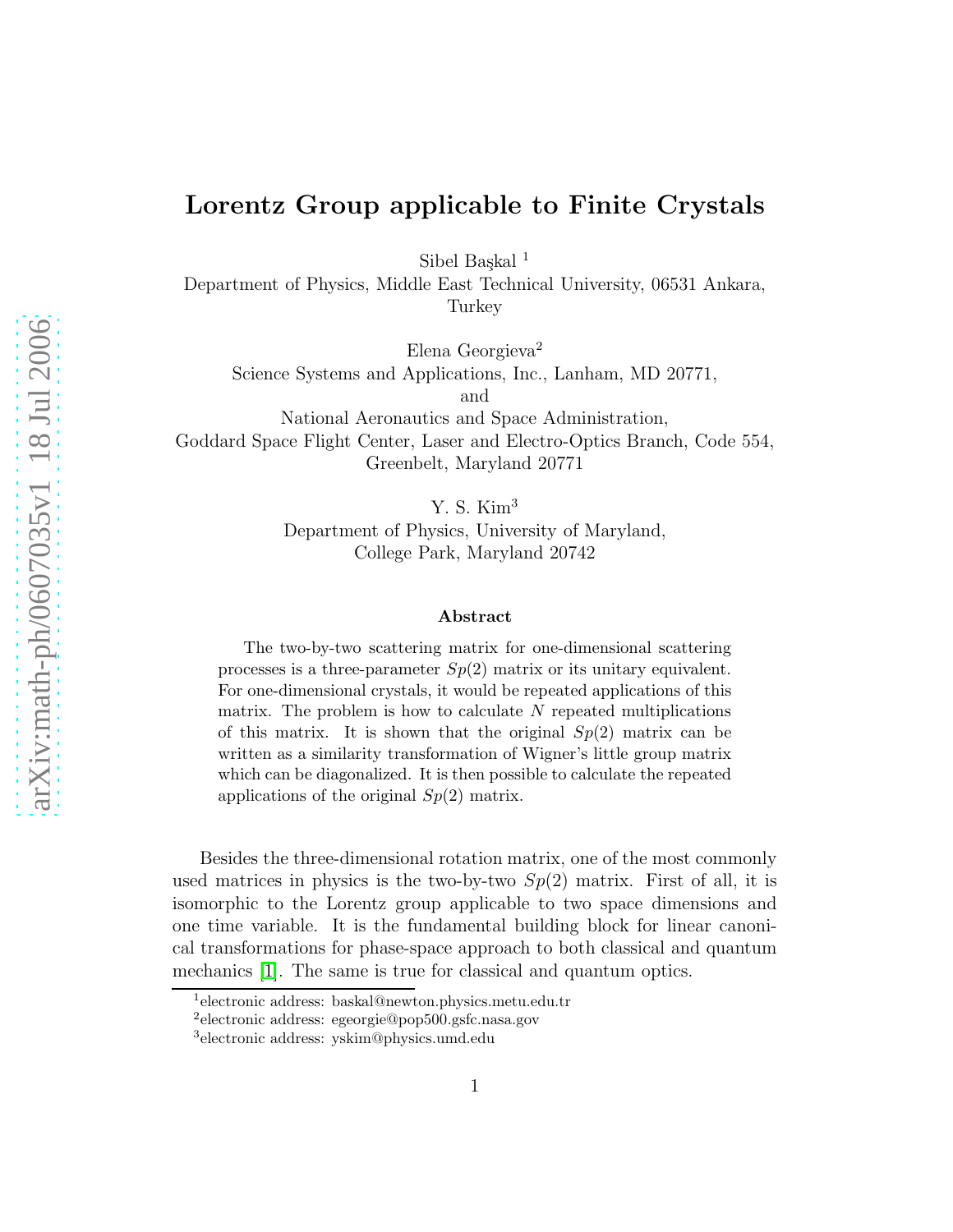In addition, the one-dimensional scattering or beam-transfer matrix takes the form of a  $Sp(2)$  matrix or its unitary equivalent. Indeed, this  $Sp(2)$ matrix takes a simple mathematical form. It is real and unimodular, and therefore has three independent parameters. The question then arises as how to handle the calculation when this matrix is applied repeatedly for finite one-dimensional crystals, including periodic potentials [\[2,](#page-4-1) [3\]](#page-4-2) and multilayer optics [\[4,](#page-4-3) [5\]](#page-4-4).

In spite of its fundamental role in those many branches of physics, its mathematics is not yet thoroughly understood. First of all, there does not seem to exist an established procedure for diagonalizing this matrix. It is not difficult to get its eigenvalues, but the matrix cannot be diagonalized by a rotation. Is it then possible to construct a similarity transformation which brings it to a diagonal form? If it is possible, the most immediate application is the scattering of beams in the above-mentioned one-dimensional crystals which can mathematically be formulated through beam transfer matrices.

In this report, we show that the most general form of the  $Sp(2)$  matrix can be written as a similarity transformation of Winger's little group matrix  $[6, 7]$  $[6, 7]$ . This Wigner matrix takes three different forms depending on the parameters of the original  $Sp(2)$  matrix. However, these forms are either diagonal or can be diagonalized by a rotation.

In most of the physical applications, the one-cycle beam transfer matrix can be written as

$$
R_1 B R_2 \tag{1}
$$

<span id="page-1-1"></span>with

<span id="page-1-0"></span>
$$
R_i = \begin{pmatrix} \cos(\theta_i/2) & -\sin(\theta_i/2) \\ \sin(\theta_i/2) & \cos(\theta_i/2) \end{pmatrix},
$$
  

$$
B = \begin{pmatrix} e^{\lambda} & 0 \\ 0 & e^{-\lambda} \end{pmatrix}.
$$
 (2)

This is known as the Bargmann decomposition of the  $Sp(2)$  matrix. The original three-parameter matrix is written as a product of three one-parameter matrices.

We can write the expression of  $Eq.(1)$  $Eq.(1)$  as

$$
R_1 B R_2 = (DR)B (RD^{-1}), \qquad (3)
$$

<span id="page-1-2"></span>where

$$
R = \sqrt{R_1 R_2} = \begin{pmatrix} \cos(\theta/2) & -\sin(\theta/2) \\ \sin(\theta/2) & \cos(\theta/2) \end{pmatrix},
$$
 (4)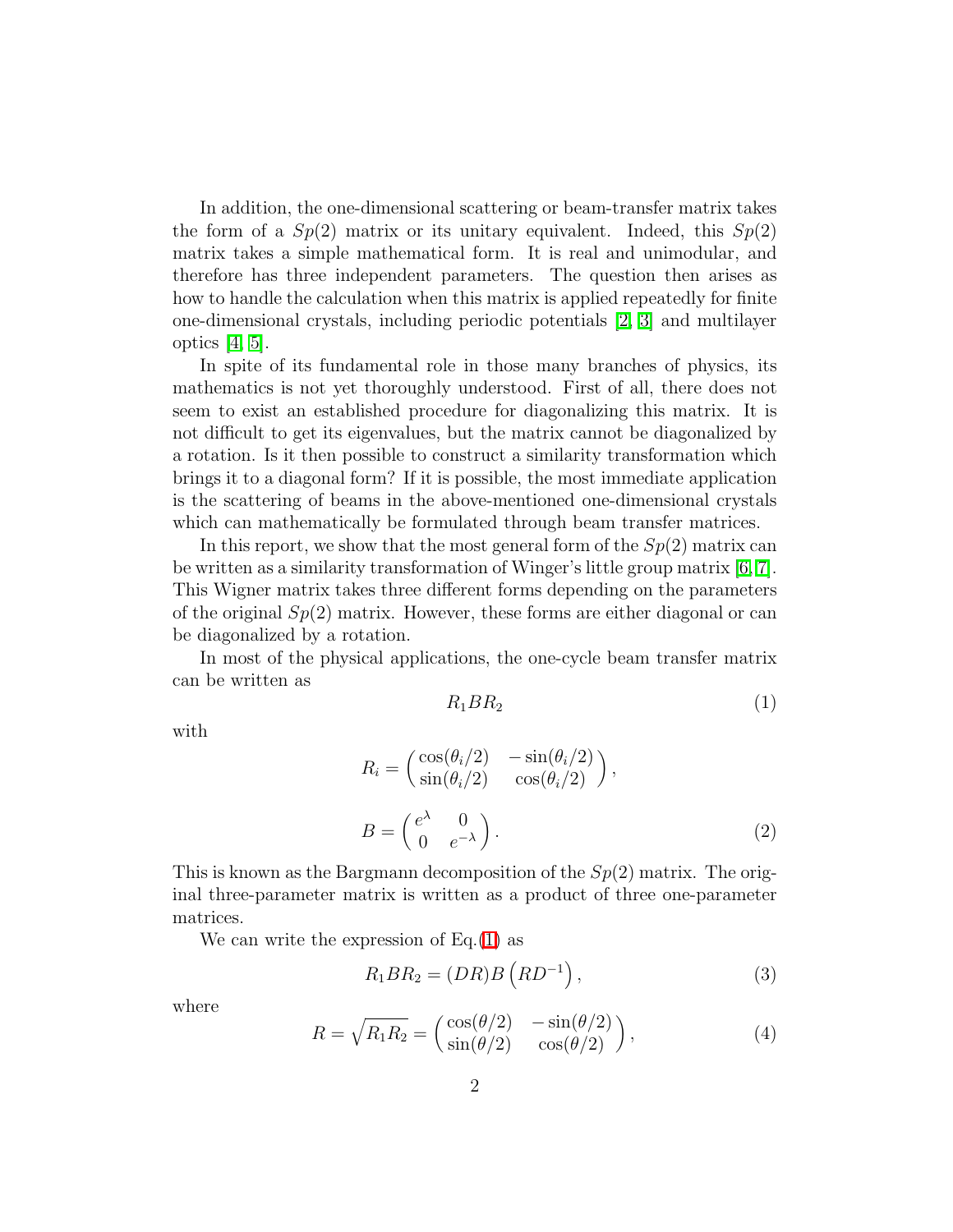with

$$
\theta = \frac{\theta_1 + \theta_2}{2},
$$

and

$$
D = \sqrt{R_1 R_2^{-1}} = \begin{pmatrix} \cos(\delta/2) & -\sin(\delta/2) \\ \sin(\delta/2) & \cos(\delta/2) \end{pmatrix},\tag{5}
$$

with

$$
\delta = \frac{\theta_1 - \theta_2}{2},
$$

and

<span id="page-2-0"></span>
$$
R_1 R_2 = R_2 R_1 = R^2
$$
,  $R_1 = DR$ ,  $R_2 = RD^{-1}$ . (6)

We can thus write the starting matrix of  $Eq.(1)$  $Eq.(1)$  as

$$
R_1 B R_2 = D(R B R) D^{-1}.
$$
\n(7)

This is a similarity transformation of (RBR) with respect to D.

In this report, we are interested in diagonalizing the expression of Eq.[\(7\)](#page-2-0), and thus calculating  $(R_1BR_2)^N$ . For this purpose, we point out that  $(RBR)$ can be written as a similarity transformation [\[8,](#page-4-7) [4\]](#page-4-3)

$$
RBR = SWS^{-1},\tag{8}
$$

where  $S$  is in the form of

$$
S = \begin{pmatrix} e^{\eta/2} & 0 \\ 0 & e^{-\eta/2} \end{pmatrix},\tag{9}
$$

<span id="page-2-2"></span>and  $W$  is Wigner's little-group matrix which takes one of the following three forms [\[4\]](#page-4-3).

$$
R(\phi) = \begin{pmatrix} \cos(\phi/2) & -\sin(\phi/2) \\ \sin(\phi/2) & \cos(\phi/2) \end{pmatrix},
$$
  
\n
$$
X(\chi) = \begin{pmatrix} \cosh(\chi/2) & \sinh(\chi/2) \\ \sinh(\chi/2) & \cosh(\chi/2) \end{pmatrix},
$$
  
\n
$$
E(\gamma) = \begin{pmatrix} 1 & \gamma \\ 0 & 1 \end{pmatrix}, \text{ or } E(\gamma) = \begin{pmatrix} 1 & 0 \\ -\gamma & 1 \end{pmatrix}.
$$
 (10)

<span id="page-2-1"></span>We can then write

$$
(R_1 B R_2) = D (S W S^{-1}) D^{-1} = (DS) W (DS)^{-1}.
$$
 (11)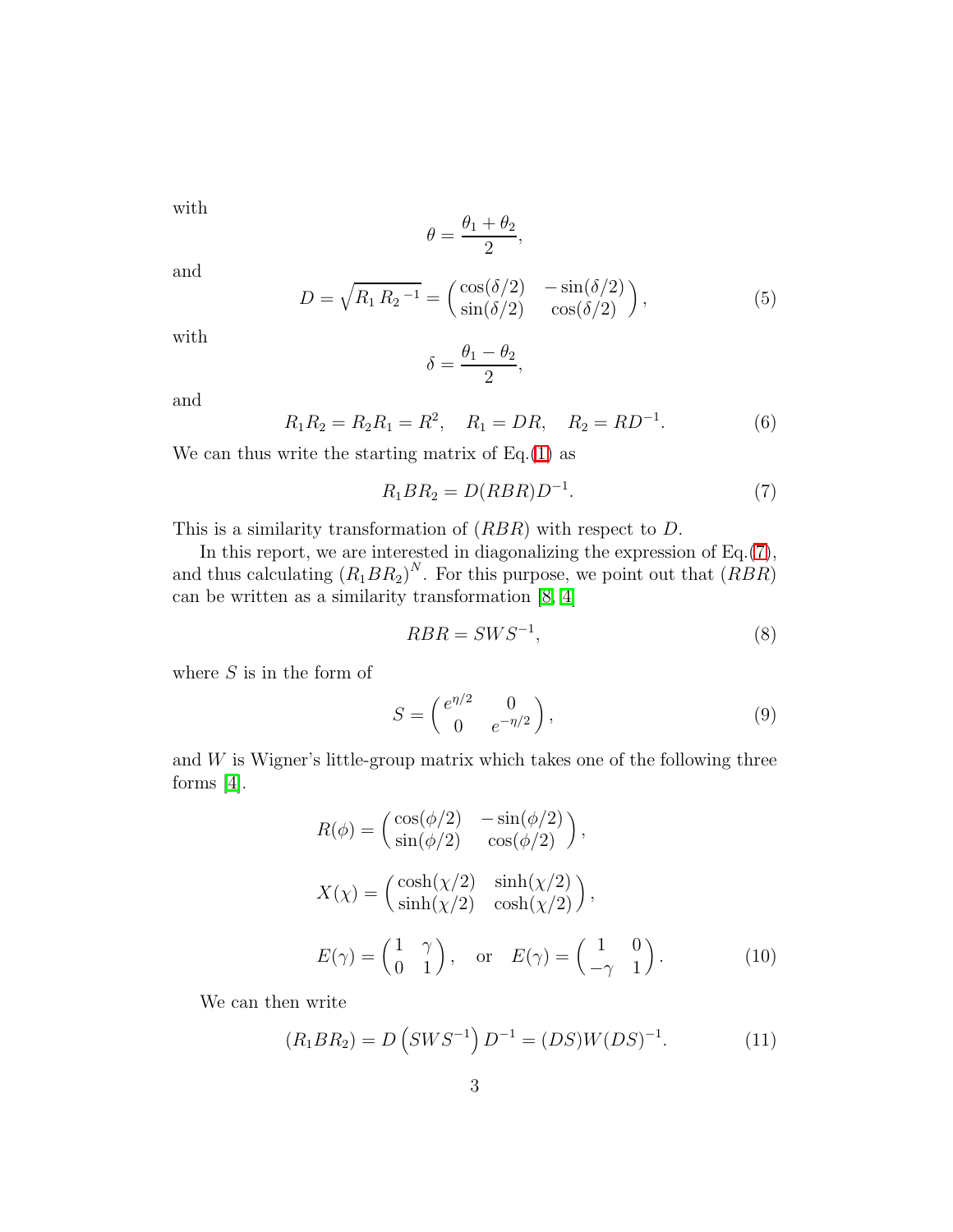Indeed, the most general form of the  $Sp(2)$  matrix can be written as a similarity transformation of the Wigner's little-group matrix.

The immediate application of this formula is to calculate  $(R_1BR_2)^N$ . Although two-by-two matrices are simple, it is not trivial to calculate this expression for a large number of N. On the other hand, from  $Eq.(11)$  $Eq.(11)$ , it is straightforward to write

$$
(R_1 B R_2)^N = (DS)W^N (DS)^{-1},\tag{12}
$$

while it is a simple matter to calculate  $W^N$  from the expression given in Eq.[\(10\)](#page-2-2). The expression for  $W^N$  becomes  $R(N\phi)$ ,  $X(N\chi)$  or  $E(N\gamma)$ .

The remaining problem is to relate the parameters  $\eta$  of the S matrix and  $\phi, \chi$  or  $\gamma$  of the W matrix from  $\lambda$  of B in Eq.[\(2\)](#page-1-1) and  $\theta$  of R in Eq.[\(4\)](#page-1-2). The calculation is straightforward [\[4,](#page-4-3) [9\]](#page-4-8). When  $(\cosh \lambda \sin \theta - \sinh \lambda)$  is positive, the relation becomes  $R(\theta)BR(\theta) = SR(\phi)S^{-1}$ , and the result is

$$
\cos(\phi/2) = \cosh \lambda \cos \theta,
$$
  

$$
e^{2\eta} = \frac{\cosh \lambda \sin \theta + \sinh \lambda}{\cosh \lambda \sin \theta - \sinh \lambda}.
$$
 (13)

If  $(\cosh \lambda \sin \theta - \sinh \lambda)$  is negative, we should use  $X(\chi)$  as the little-group matrix, and write  $R(\theta)BR(\theta) = SX(\chi)S^{-1}$ . The result is

$$
\cosh(\chi/2) = \cosh \lambda \cos \theta,
$$
  

$$
e^{2\eta} = \frac{\cosh \lambda \sin \theta + \sinh \lambda}{\sinh \lambda - \cosh \lambda \sin \theta}.
$$
 (14)

When  $(\cosh \lambda \sin \theta - \sinh \lambda)$  goes through zero while it makes a transition from a small negative to positive number, is negative, we should use  $R(\theta)BR(\theta) = SE(\gamma)S^{-1}$ , the result is

$$
e^{\eta} \sin(\phi/2) = \gamma. \tag{15}
$$

In this case,  $e^{\eta}$  becomes very large, and  $\phi$  has to be very small for  $\gamma$  to be finite [\[4,](#page-4-3) [9\]](#page-4-8).

In this report, we started with the most general form of the  $Sp(2)$  matrix and its Bargmann decomposition. We then showed that it can also be written as a similarity transformation of Wigner's little group matrix, which